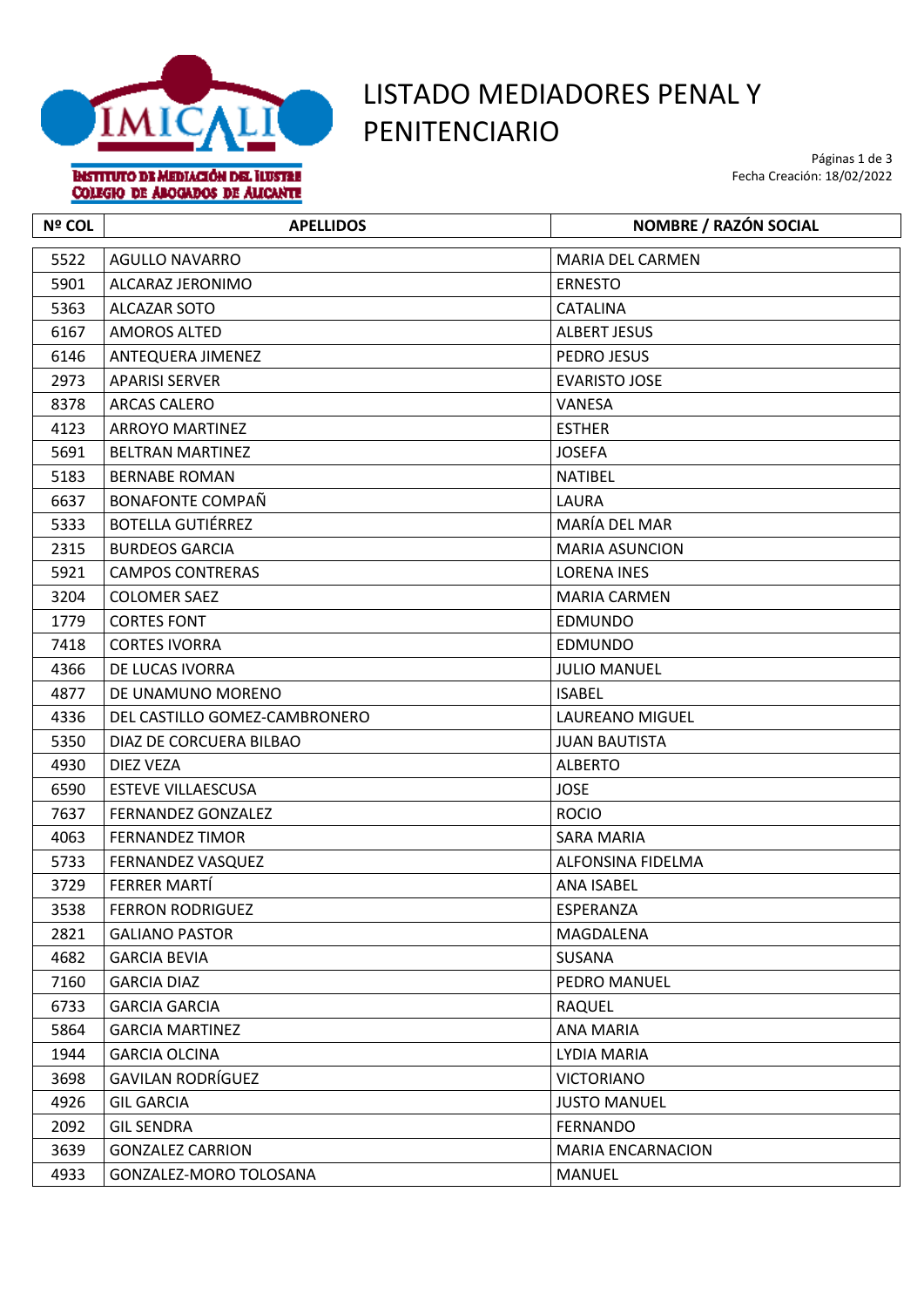

COLEGIO DE ABOGADOS DE ALICANTE

## LISTADO MEDIADORES PENAL Y

Páginas 2 de 3 Fecha Creación: 18/02/2022

**Nº COL APELLIDOS NOMBRE / RAZÓN SOCIAL** 5566 GUIJARRO HERNANDEZ MARIA MERCEDES 3447 HERNANDEZ ABRIL MARIA CRISTINA 3876 HERNANDEZ GUTIERREZ MARIA DOLORES 3720 HORTELANO CARRILLO RAUL FELIPE 4288 JIMENEZ JIMENEZ JUANA 2995 JORDA TEROL VOLANDA 5169 LEAL PEREZ ENCARNACION 7552 LLEDO PUERTAS HENAR MARIA 7115 | LLOPEZ BONETE NARIA ROSA | MARIA ROSA 4325 LLOPIS FABRA MARIA DEL CARMEN 4540 | LOBREGAD ESPUCH | JOSE 5724 LOPEZ MUÑOZ MARIA DOLORES 8712 LOPEZ SANCHEZ INMACULADA 8712 LOPEZ SANCHEZ INMACULADA 6943 MAESTRE PEÑATARO LEONOR 5039 MAÑOGIL DE HARO MARIA ASUNCION 5090 MARIN SANCHEZ ESPERANZA 5090 MARIN SANCHEZ ESPERANZA 5813 MARTINEZ CALDU JOSE JULIAN 8269 | MARTINEZ GIL | DENIS 3255 MARTINEZ MARTINEZ MIGUEL ANGEL 8059 MARTINEZ RUIZ MARIA NATIVIDAD 6769 MASSA NAVARRETE JAVIER LUIS 7639 | MEDINA ARANDA MARIA DEL LORETO 3763 MESA SANCHEZ-CAPUCHINO ANGELA 3912 MILLEIRO OTERO ROSA MARIA 2563 MOLTO MIRO MARIA ISABEL 3629 MONTAVA ALBEROLA MARIA INMACULADA 3609 MUÑOZ IRLES MARIA BELEN 6187 NAVARRO MATAS DAVID 7964 ORTIZ HERNANDEZ MARIA DAVINIA 4649 PARRA PARRA ANA MARIA ANG PARRA ANG PARRA ANG PARRA ANG PARAMARIA ANG PARAMARIA 5405 PARRA TENDERO MARIA DOLORES 8011 PEREZ FERRER FRANCISCO 8297 PEREZ GUARDIOLA MARIA CONSUELO 8711 PINTOS FERNANDEZ ANA BELEN 4323 PIZARRO MEDINA MARIA DEL CARMEN 6236 PLACIDO ARRIOLA MARIA LUISA 4119 PRADAS MARTINEZ ANTONIO